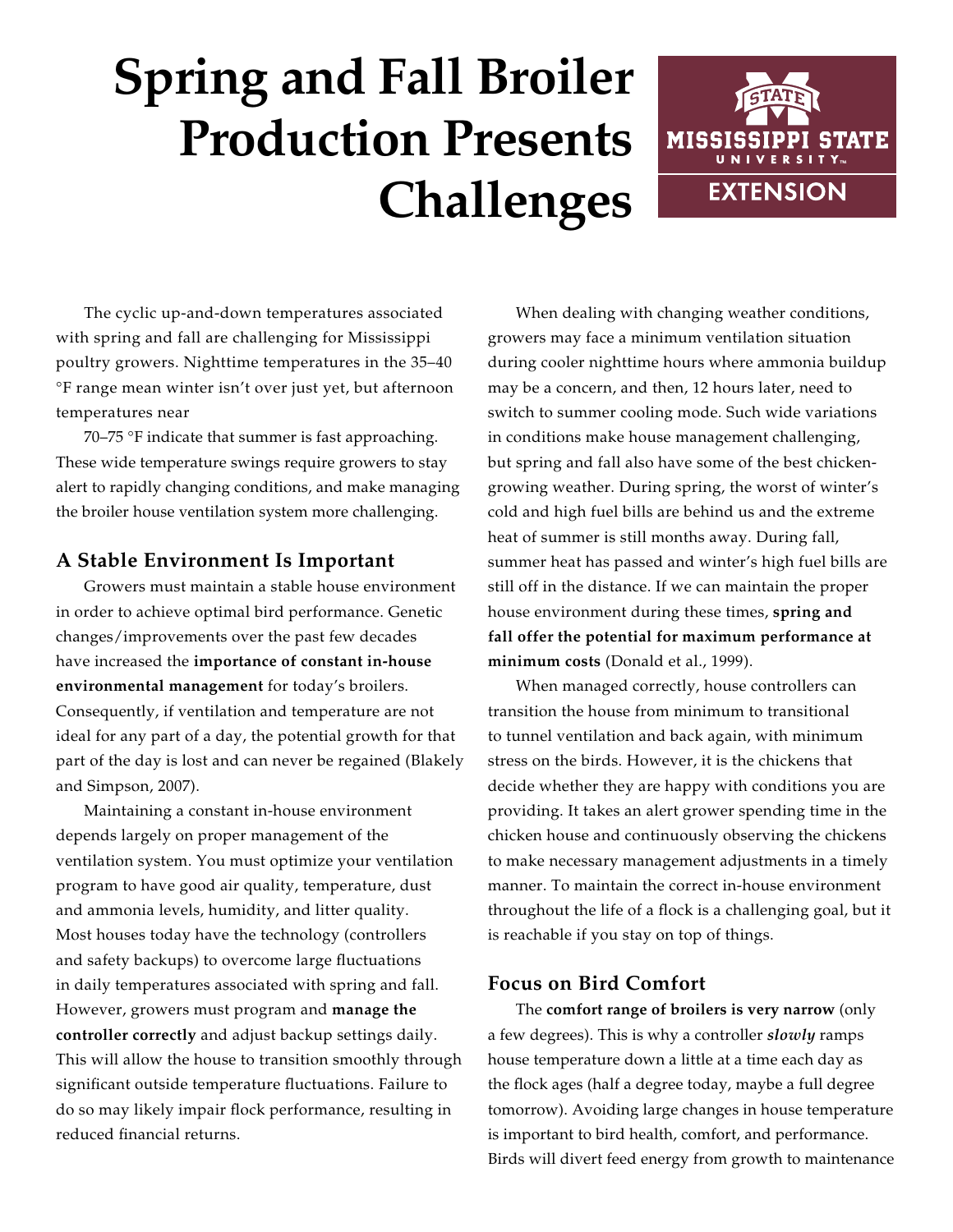if they are unhappy with house temperature. Birds use feed energy to stay warm if they are cold (reducing growth and increasing feed conversion ratio) and for evaporative respiration (panting) to assist with cooling if they are hot. Panting is work for the bird and increases the maintenance energy requirement, thus reducing the feed energy available for growth.

The **ideal temperature for the bird changes daily from placement to harvest**. Controllers are designed for this, however, and will automatically adjust the set point and minimum ventilation each day, provided the controller is programed correctly. Therefore, you must input the proper temperature and minimum ventilation settings if the controller is to function accurately.

If you accidentally program settings that are 5 °F cooler than recommended, the controller will grow the flock 5 °F cooler than recommended, which will likely have negative consequences in terms of bird health, feed conversion ratio, and performance. Make sure you have your integrator's recommended program installed correctly into your controller. If in doubt, **ask your service technician to check your programming setup**.

The controller and ventilation system maintains required house conditions through set points, brooders, fans, vent doors, tunnel inlets, and so forth. Improper ventilation (too little or too much) has detrimental consequences. Ventilating too little may result in poor air quality (higher ammonia, carbon dioxide, and humidity) and wet litter conditions, leading to health, welfare, and performance issues. Ventilating too much may cause drafty conditions and dusty litter, not to mention excessive fuel bills. It's important to realize that the **temperature the bird "feels" is more important than actual air temperature**. This is especially true for younger birds. Air moving directly over birds creates a wind-chill effect; this is what makes tunnel ventilation so effective with older birds during hot weather. However, too much wind-chill (especially on younger birds) can cause stress and discomfort (Donald, 1999).

Continuing to run in tunnel mode during the spring and fall seasons when evening and nighttime temperatures usually drop below 80 °F may prove detrimental for younger birds. **Exercise caution when running tunnel ventilation on younger birds**, especially with cooler temperatures. Generally, cooler air has a

greater wind-chill effect than warmer air. That's why it is important to use minimum or transitional ventilation as long as possible before switching to tunnel mode. Tunnel ventilation works great for older birds in hot weather when maximum cooling and air movement is required. However, for much of the transitional weather common to spring and fall, maximum airflow is not needed, so **minimum or transitional ventilation may likely be a better alternative**.

Depending on air inlet location, minimum ventilation generally brings in only limited amounts of fresh air up high on the sidewall or at ceiling level (not directly over the birds) to prevent a wind-chill effect on younger birds, which could be detrimental to performance. However, at very high temperatures (near 100 °F and higher), wind-chill is less of a concern, even for young birds. The following **key points to minimum ventilation** are offered by Aviagen (2010):

- The purpose of minimum ventilation is to bring in just enough fresh air to exhaust excess moisture and ammonia in cold weather or during brooding.
- All minimum ventilation setups bring outside air in high up in the house to avoid putting cold air directly on the birds.
- To get the airflow pattern needed in minimum ventilation, the number of air inlets must be matched to the fan capacity being used.
- Using cool-weather adjustable air inlets actuated by a static pressure controller gives the best minimum ventilation airflow.
- Minimum ventilation is timer-controlled, not temperature controlled.

In between minimum and tunnel ventilation is transitional ventilation, which is often the workhorse stage during cyclic spring and fall up-and-down weather conditions. Transitional ventilation is basically **a switch from timer-driven to temperature-driven ventilation** (Aviagen, 2010). Transitional ventilation uses static-pressure-controlled air inlets (vent doors) and a portion of the large exhaust fans to remove heat and bring in additional cool air, without putting a draft directly on the birds.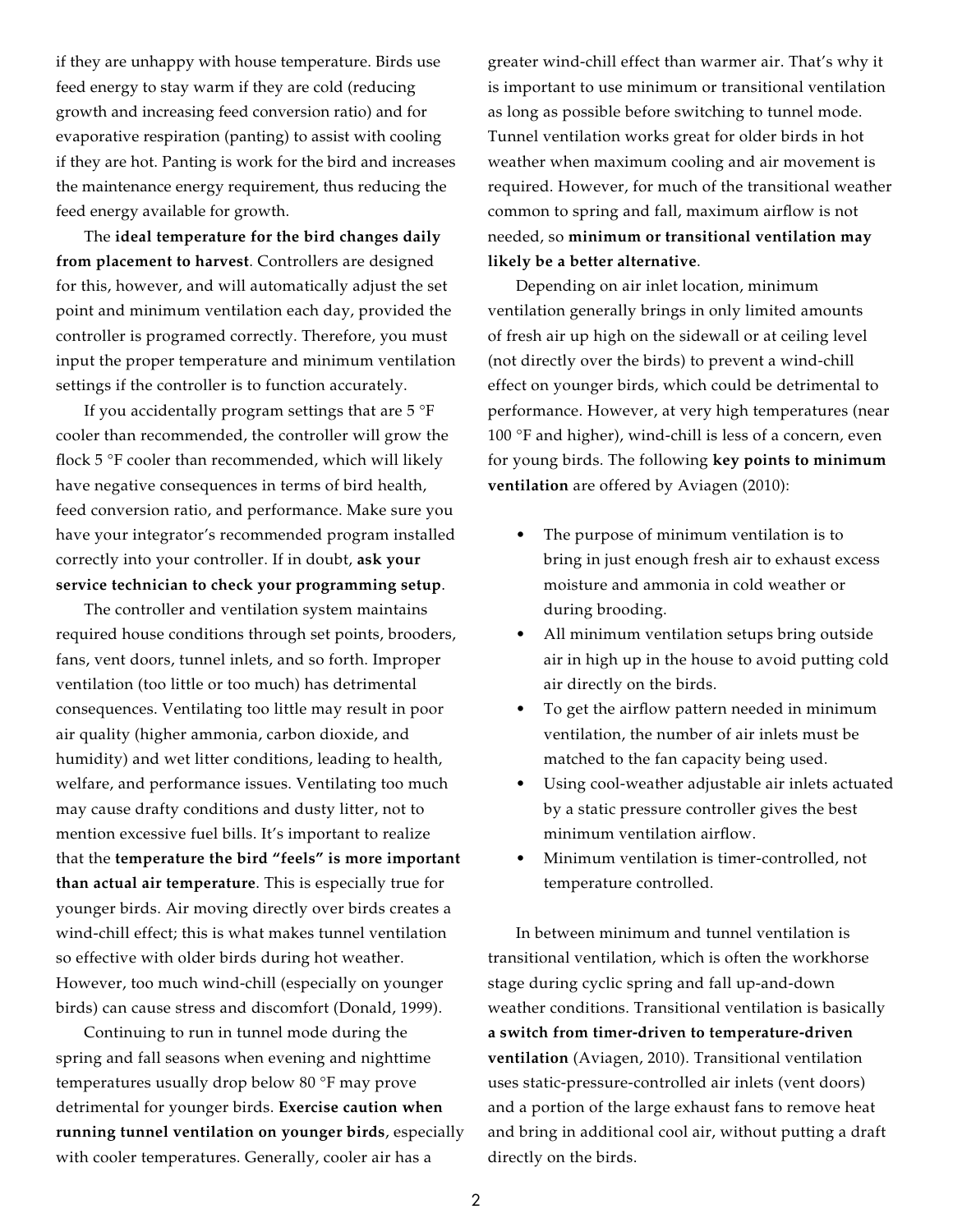In transitional mode, it is possible to remove as much heat as being in tunnel mode, while running roughly half the tunnel fans (Donald, 1999). An added advantage is that birds are not chilled because outside air is coming through the vent doors (high up on the sidewall or in the ceiling) and being directed upward along the ceiling instead of through tunnel inlets and directly over the birds. **Key points to transitional ventilation** include (Aviagen, 2010):

- Transitional ventilation is temperature driven and removes heat when needed without putting cold air directly onto birds.
- When the need for heat removal requires a higher air exchange rate than the minimum ventilation setup can handle, tunnel fans can be used to bring in large amounts of air through sidewall or ceiling inlets.
- As with minimum ventilation, the transitional ventilation inlet area should be matched to fan capacity, and inlet opening adjustments should be made by an automatic static pressureoperated controller.

## **Monitor Ammonia and Humidity Closely at Night**

Ammonia buildup most likely won't be an issue during the day with warmer spring and fall temperatures and plenty of airflow moving through the house, but it could be a concern at night when temperatures cool down and the house transitions back to minimum ventilation. High ammonia concentrations in the house can result in bird welfare concerns, poor feed conversions, reduced bird weights, and increased respiratory problems. High ammonia levels also can affect the health and welfare of growers or other poultry house workers. Unfortunately, unlike a minimum ventilation guide for moisture removal, it is **impossible** to produce a guide to control ammonia because every house generates ammonia differently.

**Ammonia production is difficult to predict** because of the numerous factors involved, including management practices during and between flocks, litter moisture, downtime between flocks, litter pH, season, age, diet composition, depth of litter, and so forth. Only by closely monitoring the chicken house environment and making timely adjustments can you keep ammonia concentrations at acceptable levels. Standard minimum **ventilation settings for moisture removal only apply if ammonia levels are under control**. Otherwise, growers are forced to over-ventilate for ammonia removal, likely leading to increased fuel use and eventually increasing production costs!

Be especially aware of house conditions during your last check at night and first check early in the morning. Increased ammonia and humidity levels may indicate more run time is needed on minimum ventilation settings during nighttime hours. Ideally, ammonia concentrations should be 20–25 parts per million or less to achieve optimal bird performance and avoid human discomfort.

Humidity levels must also be kept in check inside the house to prevent damp and caked litter or dusty air conditions. Relative humidity in the 55–65 percent range is best. Humidity levels of 50 percent or less lead to excessive dust levels in the house, while levels of 70 percent or greater result in caked litter. Growers often want to reduce the ventilation rate when outside conditions are cold and damp to prevent bringing in more moisture, but this is usually the wrong thing to do.

While it is true that ventilating during damp outside conditions brings in some moisture, it usually removes, by way of the exhaust fans, more moisture than it brings in. Therefore, the overall result is a reduction in moisture level inside the house. Cold air cannot hold as much moisture as warm air. For example, 40 °F air at 50 percent humidity will hold about 3 ounces of water in every 1,000 cubic feet of air. However, 90 °F air at 60 percent humidity (typical brooding conditions) holds about 20 ounces of water per 1,000 cubic feet (Donald et al., 2009). Therefore, for every 1,000 cubic feet of air exchange at these conditions, 3 ounces of water are brought in but 20 ounces are exhausted out, resulting in a net reduction of 17 ounces of water per 1,000 cubic feet of air exchange.

#### **Summary**

 Large, cyclic fluctuations in temperatures present unique challenges to raising broilers during the spring and fall seasons. Excess heat removal may be required on warm afternoons, while minimum ventilation, and perhaps even a small amount of supplemental heat, may